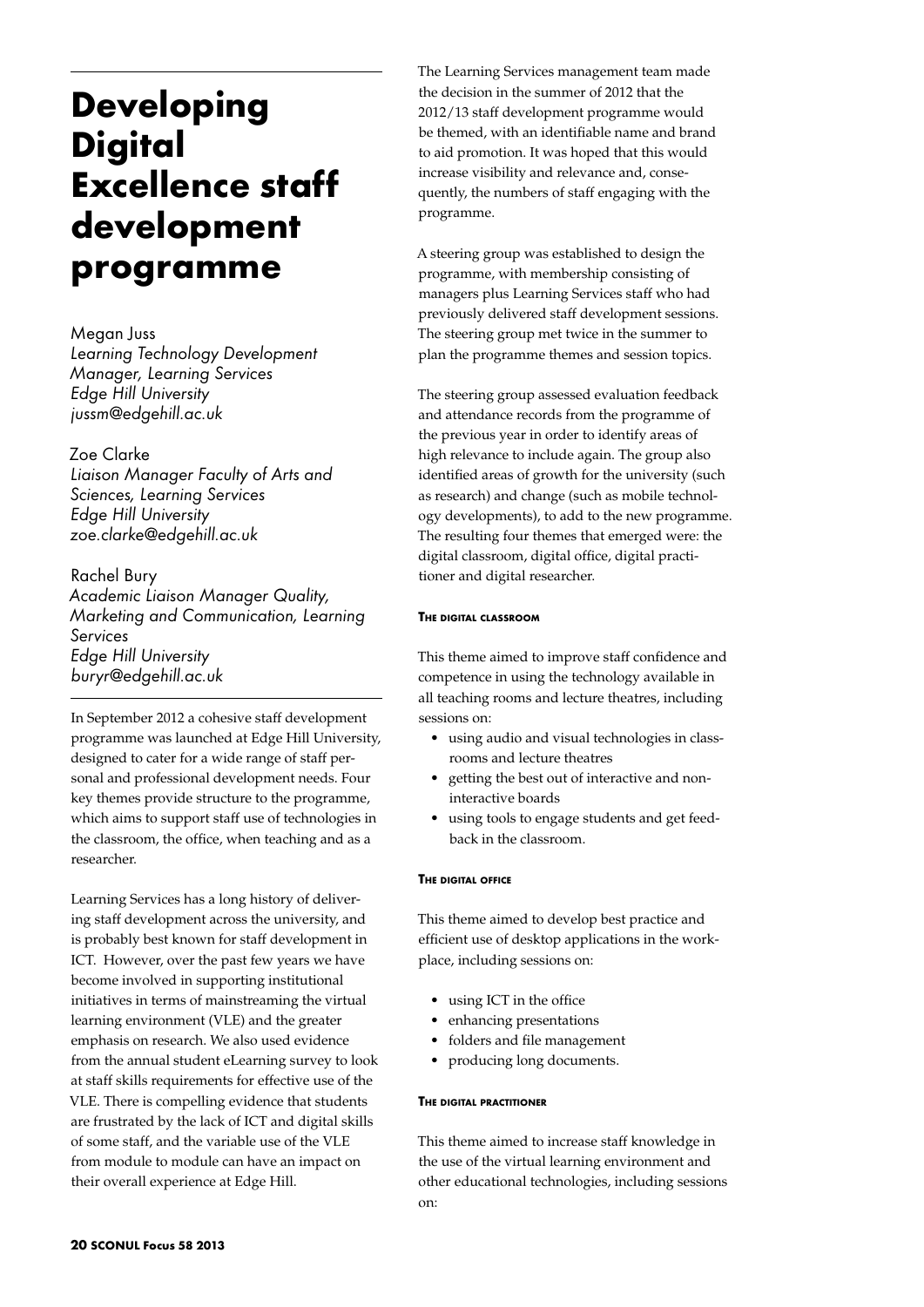- the development of Learning Edge (Blackboard VLE) and related tools
- mobile learning
- ePortfolios and ePDP
- emerging technologies.

#### **The digital researcher**

This theme aimed to increase the awareness and confidence of research staff in using technology to support their work, including sessions on:

- • systematic reviews
- managing your references
- using Web 2.0 in research.

The programme was planned to be inclusive of all staff, with sessions to support a wide variety of roles across the university. For example, academic staff could attend sessions to enhance their ICT skills or administrators could attend sessions to get more involved with the virtual learning environment.

Within the programme, there were sessions at different levels to ensure staff could attend a session most appropriate to their current knowledge level. Sessions ranged from awareness-raising (no prior knowledge needed) to enhancement (some prior skill / knowledge required).

In terms of timing, a decision was taken that some delivery of sessions would take place in semester 1, although this is a very busy time for staff; therefore more sessions would be scheduled from January 2013. If staff could not attend a scheduled session or an alternative topic was required, a bespoke session could be tailored to meet their needs.

To deliver the sessions a wide variety of staff from across Learning Services were involved, depending on their area of expertise. The Media and ICT team, the staff involved in classroom support, delivered the digital office and digital classroom strands. The Learning Technology Development team, who regularly work with academic colleagues to enhance the use of the VLE and other technologies for learning, teaching and assessment, delivered the digital practitioner strand.

Academic Support Division librarians, who specialise in research support, delivered the majority of the digital researcher sessions, with support from the learning technologists. These sessions were devised in consultation with the university Research Enterprise and Support Office to ensure

they complemented their research support activities.

In designing the programme, a professional branding exercise was undertaken to determine the name of the programme – Developing Digital Excellence (DDE) – and the fundamental areas of focus and topics were decided upon. This was followed by graphical design work to create a recognisable trademark image that would be central to the marketing strategy – and thus, the digital excellence light bulb was born! This symbol of inspiration is used to promote the programme via a range of media formats, on campus plasma screens, floor banners, posters, bookmarks, blog posts and other social media channels.



The programme is very much a collaboration with our central Human Resources (HR) Staff Development Unit, as they are responsible for managing development needs. Bookings for events are made via an HR central booking system which is linked to staff records. Therefore one of our communication channels is the central HR weekly staff development news which is emailed to all staff.

We have been able to be a little more imaginative and creative with other elements of the campaign and use both print and digital media:

• monthly blogs that outline briefly what's going on for the coming month. We currently use both the Learning Services and Learning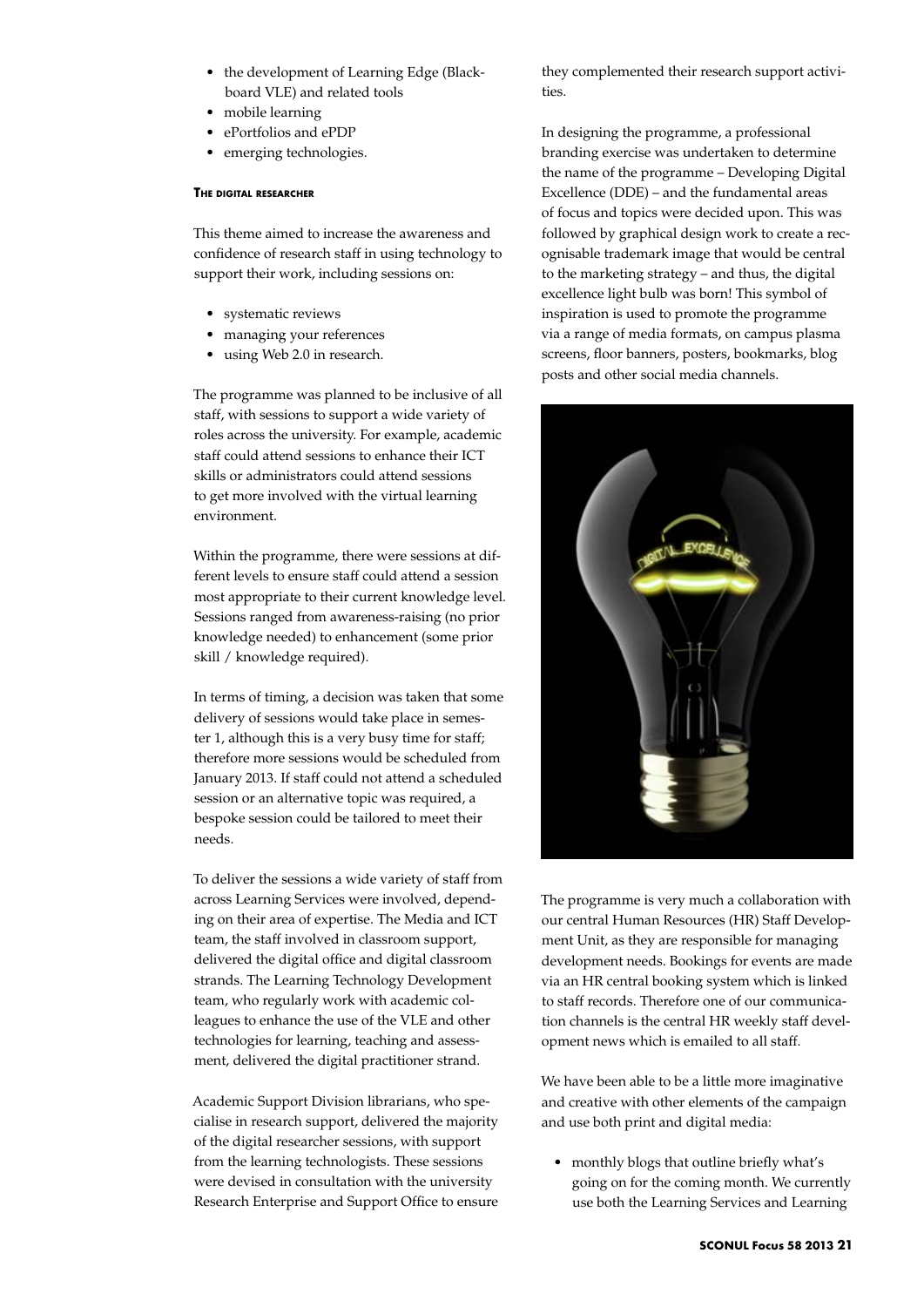Edge blog. (The latter is aimed at academic staff to promote the development of our VLE and also to showcase existing innovative Technology Enhanced Learning practice.)

- • emails to departments from librarians and learning technologists
- • DDE plasma screen adverts across campus
- posters in departments: We have worked with HR business advisers to ensure they can discuss team staff development needs and also promote the programme.
- distribution of bookmarks to new staff and at appropriate staff meetings
- DDE brand on a banner placed in a central area of the university that most staff pass on a daily or weekly basis
- highlights of forthcoming events and feedback from previous sessions is a key part of the Learning Services update which our staff present at programme boards and departmental meetings.
- • use of the Learning Services internal wiki to promote the whole programme for each of the four strands. Feedback is that staff find this useful as they plan their diaries for a term.

Branding the programme with the light bulb has proved effective as staff see it across the across the university, both digitally and on posters in buildings. It certainly has become very recognisable!

In addition to the face-to-face events, an open access online course environment on Learning Edge (Blackboard 91) provides staff with a onestop-shop to browse events, contact facilitators, communicate with other colleagues and access a wealth of self-help information.

The primary benefits of using the VLE to supplement in-class staff development activity include:

- an opportunity to model good practice using the VLE
- an opportunity for staff to experience using the VLE from a 'student' perspective
- a single location to collate session resources for use before, during and after events.

The following screenshots provide a guided tour of the key components:

The course homepage (fig. 1) welcomes staff and outlines the help that is available. Staff are encouraged to browse the sessions and schedule time into their diary to attend.

The course menu is neatly structured to provide first-time and returning users with a simple hierarchy that is quick to navigate and supports both desktop and mobile access.

The course notifications page (fig. 2) provides a dashboard displaying the latest news and activity taking place within the course space. Staff can self enrol on the course in order to sign up for notifications on their mobile device.

From the course menu, one click takes the user to a programme information page (fig. 3) which provides a simple starting point for finding relevant session information and materials.

Within each themed programme area, session events are presented chronologically by term in order to assist staff searching for sessions they wish to sign up to in the future, or to revisit from previous months.

Sessions events each have an individual content page to collate information and links to activities that use the course tools. The mobile field trip event page (fig. 4) demonstrates the full range of mobile-compatible features and provides a range of resources for use before, during and after attending the supported session.

The one common element to each event page is the provision of detailed information about what to expect from the session, when and where it will take place as well as links to make a booking.

Finally, the 'make a suggestion' discussion forum and 'contacts' page links, which are accessible from the course menu, provide easy access for staff wishing to ask questions or make requests for additional or alternative bespoke support.

Next steps for the course include greater use of the communication tools and integration of social media channels (such as Twitter and Facebook) to help the area continue to develop into a dynamic, relevant and active community of digital practitioners.

## **Statistics or 'Keeping powerful information': KPIs!**

As a service we have been developing a number of key performance indicators (KPIs), and using our statistics as a metric. We regard as a KPI the value placed by the university as a whole on our staff and support (our customer service excellence). The number of sessions we deliver, and the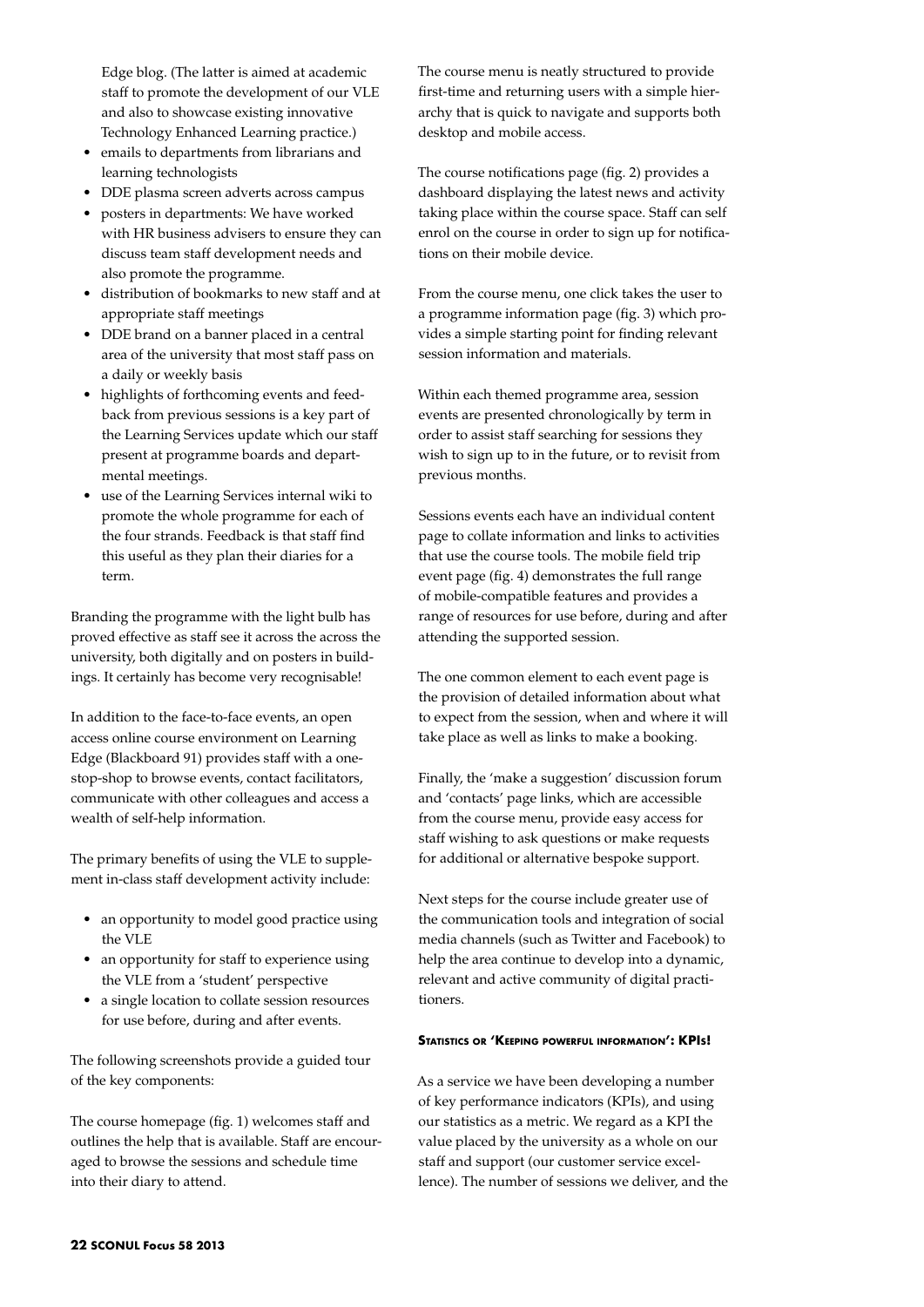attendance at the sessions, contribute statistically to this KPI.

To evaluate the quality of our staff development provision and inform the development of future session and programme events, all attendees are contacted via email and invited to provide anonymous feedback via an online form.

We also maintain monthly event and attendance records and have constructed simple dashboards to display key statistical information at a glance. These dashboards are also available to be exported into pdf formats and shared with senior managers across the university to assist with com-

munication and decision making. Using simple visual graphics, senior managers can quickly access information about the number and types of events taking place, the volume of uptake –at either scheduled or bespoke events – and variation in levels of engagement by faculty. This information is used in conjunction with other enquiry tracking data, in order to gauge the preparedness of staff for certain new developments.

At a planning meeting in the summer we shall use the statistics, evaluations and feedback to plan next year's programme; we hope that the statistics and KPIs will allow us to see some trends emerging over the next year or so.



*Fig. 1 Home page*

| <b>Edge Hill University</b>                                        |                                                               | <b>PAUL APPLICITIES</b><br>Logout                       |
|--------------------------------------------------------------------|---------------------------------------------------------------|---------------------------------------------------------|
|                                                                    |                                                               | <b>Learning Edge Homepage</b>                           |
| <b>Notifications</b><br>* *                                        |                                                               |                                                         |
| <b>Notifications</b>                                               |                                                               |                                                         |
| <b>Staff Development:</b><br>Developing Digital<br>*<br>Excellence |                                                               |                                                         |
| What's New<br>Welcome to Developing                                |                                                               | My Tasks                                                |
| <b>Digital Excellence</b><br><b>Edit Netification Settings</b>     | Actions v                                                     | My Tasks:                                               |
| Netifications<br>$+$ Blogs $(12)$                                  | o                                                             | Staff Development: Developing Digital Excellence:       |
| Programme Information                                              |                                                               | Found all OR codes                                      |
| > Discussion Reard (14)<br><b>Calendar of Events</b>               | a.                                                            | Post on the discussion forum                            |
| Make a Suggestion<br>$\triangleright$ Journals (16)                | $\circ$                                                       | Post a blog message                                     |
| <b>Contacts</b>                                                    |                                                               | Complete the Quiz                                       |
| Human Resources Wiki                                               | List Updated: 30 April 2011 15:19                             | Share ideas on the furum                                |
| Results<br><b>My Announcements</b>                                 |                                                               | more tasks-                                             |
|                                                                    | No Course Associatements have been posted in the lost y days. |                                                         |
|                                                                    | more announcements                                            | My Calendar                                             |
|                                                                    |                                                               | No askedar exents have been posted for the west 7 days. |
|                                                                    |                                                               | more calendar events **                                 |

*Fig. 2 Course notifications page*